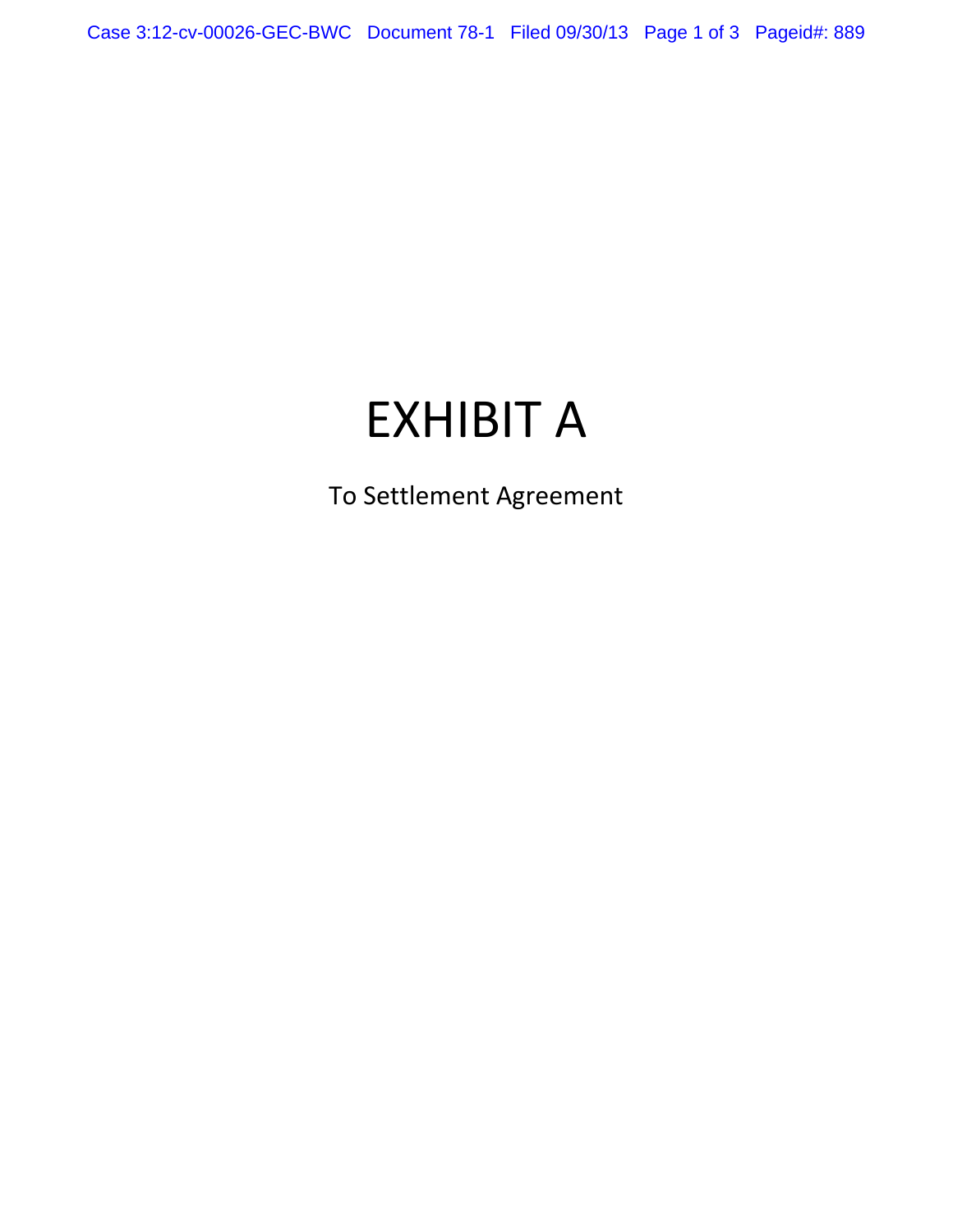## **NOTICE, POLICY AND PROCEDURES ABOUT INDIVIDUAL RELIEF FROM UTILITY ALLOWANCES EXCESS CHARGES (24 C.F.R. § 965.508)**

#### **1. Purpose:**

This Notice, Policy and Procedures set the criteria for public housing residents with individual check meters for gas, water or electricity to request a higher utility allowance or relief from charges for excess use of utilities under HUD regulation, 24 C.F.R. §965.508. $^1$ 

#### **2. ELIGIBILITY CRITERIA:**

The CRHA may approve a higher utility allowance or grant relief from charges for excess use of utilities for individual check meters for gas, water or electricity, on reasonable grounds. Reasonable grounds include special needs of elderly, ill or disabled residents. Reasonable grounds also include other factors affecting utility use not within the control of the resident. Reasonable grounds do not include utility use that is within the resident's control. A higher utility allowance or relief from charges for excess use of utilities may be granted as a reasonable accommodation for a disability, which shall constitute reasonable grounds. See CRHA ACOP Section 1.C. for policies regarding the request and approval of reasonable accommodations. However, a resident does not have to be disabled or require a reasonable accommodation to receive relief.

The resident seeking relief must show reasonable grounds. Relief may only be granted on a case-by-case basis on an individual resident's facts and circumstances. Relief granted to one household shall not be binding on the CRHA as to other households or require relief for any other resident.

3. **Procedures**: If a resident wishes to get a higher utility allowance or relief from utility allowance charges, the resident should contact the Section 8 Manager.

Please mail written requests for relief to 500 S. 1st Street, Charlottesville, VA 22902. The Section 8 Manager's phone number is 434-326-4672.

If the Section 8 Manager does not grant the relief asked for, the resident may request a grievance hearing under the CRHA's Grievance Procedures for Public Housing Residents (CRHA ACOP, Section 28.D.).

#### **5. Notices**

 $\overline{\phantom{a}}$ 

 $1$  24 C.F.R. § 965.508 Individual relief:

*Requests for relief from surcharges for excess consumption of PHA-purchased utilities, or from payment of utility supplier billings in excess of the allowances for resident-purchased utilities, may be granted by the PHA on reasonable grounds, such as special needs of elderly, ill or disabled residents, or special factors affecting utility usage not within the control of the resident, as the PHA shall deem appropriate. The PHA's criteria for granting such relief, and procedures for requesting such relief, shall be adopted at the time the PHA adopts the methods and procedures for determining utility allowances. Notice of the availability of such procedures (including identification of the PHA representative with whom initial contact may be made by residents), and the PHA's criteria for granting such relief, shall be included in each notice to residents given in accordance with § 965.502(c) and in the information given to new residents upon admission.*